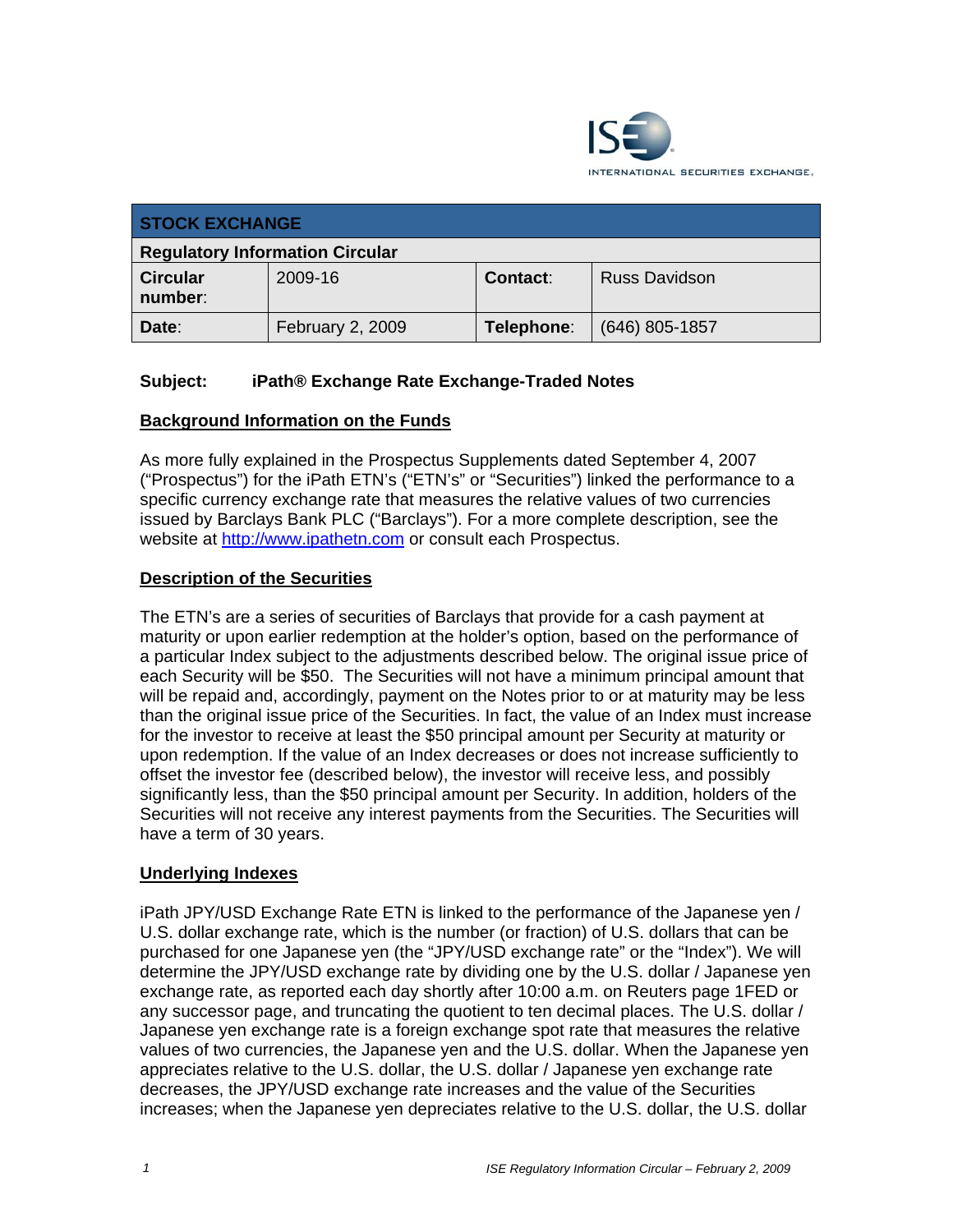/ Japanese yen exchange rate increases, the JPY/USD exchange rate decreases and the value of the Securities decreases. The currency component on any given day will be equal to the JPY/USD exchange rate on that day (or, if such day is not a trading day, the JPY/USD exchange rate on the immediately preceding trading day) divided by the JPY/USD exchange rate on the inception date.

iPath GBP/USD Exchange Rate ETN is linked to the performance of the British pound / U.S. dollar exchange rate (the "GBP/USD exchange rate" or the "Index"). The GBP/USD exchange rate is a foreign exchange spot rate that measures the relative values of two currencies, the British pound and the U.S. dollar. When the British pound appreciates relative to the U.S. dollar, the GBP/USD exchange rate (and the value of the Securities) increases; when the British pound depreciates relative to the U.S. dollar, the GBP/USD exchange rate (and the value of the Securities) decreases. The GBP/USD exchange rate is expressed as a rate that reflects the number of U.S. dollars that can be exchanged for one British pound in the interbank market for settlement in two days, as reported each day shortly after 10:00 a.m. on Reuters page 1FED or any successor page. The currency component on any given day will be equal to the GBP/USD exchange rate on that day (or, if such day is not a trading day, the GBP/USD exchange rate on the immediately preceding trading day) *divided by* the GBP/USD exchange rate on the inception date.

#### **Payment at Maturity**

If you hold your Securities to maturity, you will receive a cash payment equal to (1) the principal amount of your Securities *times* (2) the index factor on the final valuation date *minus* (3) the investor fee on the final valuation date.

The index factor on any given day will be equal to the currency component on that day *times* the accumulation component on that day. Valuation date means each business day from May 17, 2007 to May 7, 2037, inclusive or, if such date is not a trading day, the next succeeding trading day, not to exceed five business days. We refer to Thursday, May 7, 2037, as the "final valuation date".

# **Early Redemption**

Subject to the notification requirements described in the applicable Prospectus, you may redeem your Securities on any redemption date during the term of the Securities. If you redeem your Securities, you will receive a cash payment in an amount equal to the daily redemption value, which equals (1) the principal amount of your Securities *times* (2) the index factor on the applicable valuation date *minus* (3) the investor fee on the applicable valuation date. You must redeem at least 50,000 Securities at one time in order to exercise your right to redeem your Securities on any redemption date.

A redemption date is the third business day following each valuation date (other than the final valuation date). The final redemption date will be the third business day following the valuation date that is immediately prior to the final valuation date.

#### **Redemption Mechanics**

In order to redeem your Securities on a redemption date, you must deliver a notice of redemption to us via email by no later than 11:00 a.m. on the business day prior to the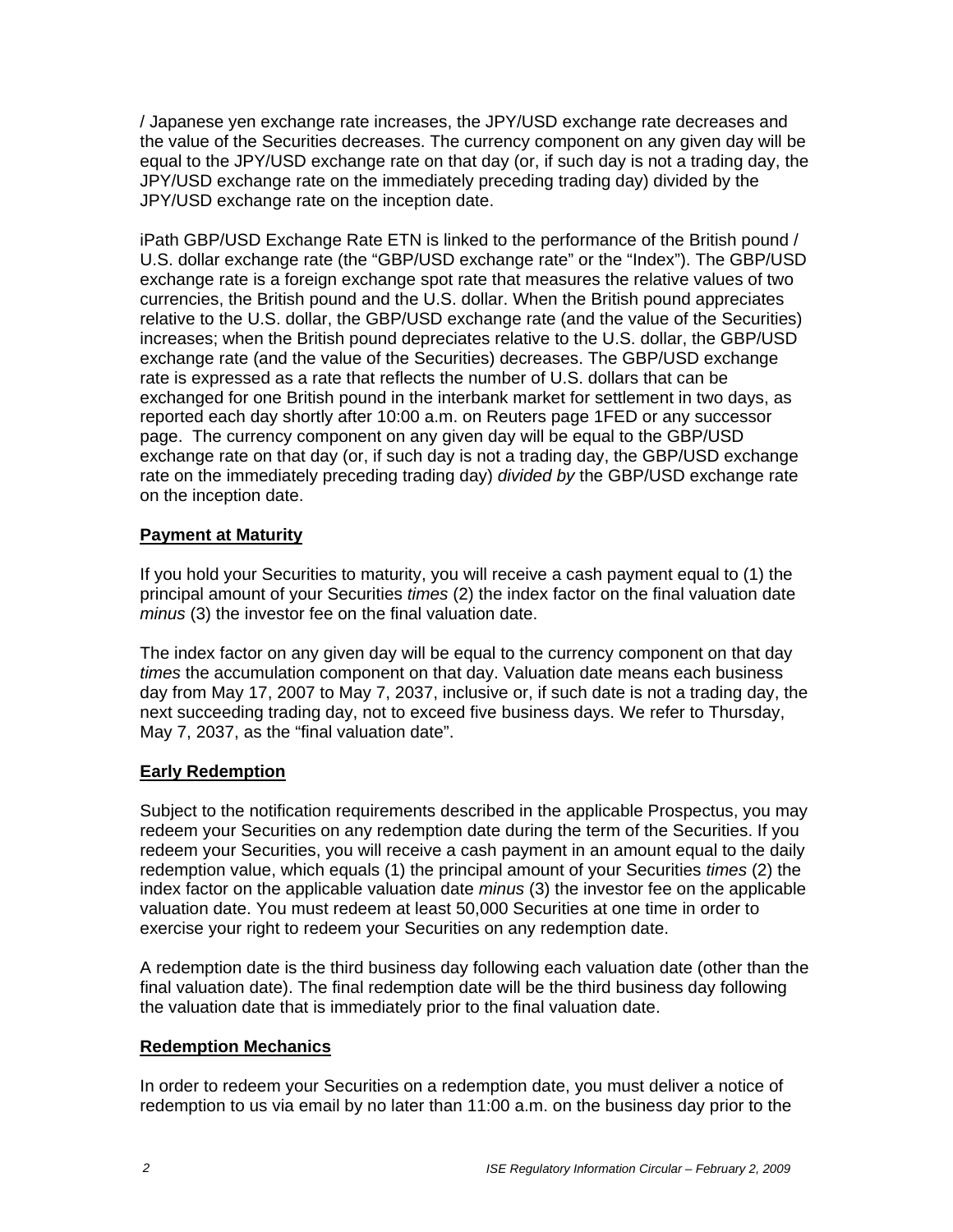applicable valuation date and follow the procedures as set forth in the applicable Prospectus.

### **Investor Fee**

The investor fee is equal to 0.40% per year *times* the principal amount of your Securities *times* the index factor, calculated on a daily basis in the following manner: The investor fee on the inception date will equal zero. On each subsequent calendar day until maturity or early redemption, the investor fee will increase by an amount equal to (1) 0.40% *times* (2) the principal amount of your Securities *times* (3) the index factor on that day (or, if such day is not a trading day, the index factor on the immediately preceding trading day) *divided by* (4) 365.

Because the investor fee reduces the amount of your return at maturity or upon redemption, the applicable exchange rate may need to increase significantly in order for you to receive at least the principal amount of your investment at maturity or upon redemption. If the increase in the applicable exchange rate (as enhanced or reduced by the accumulation component) is insufficient to offset the negative effect of the investor fee, or the applicable exchange rate (as enhanced or reduced by the accumulation component) decreases, you will receive less than the principal amount of your investment at maturity or upon redemption.

The accumulation component will be calculated on a daily basis in the following manner: The accumulation component on the inception date will equal one. On each subsequent business day until maturity or early redemption, the accumulation component will equal (1) the accumulation component on the immediately preceding business day *times* (2) the sum of one *plus* the product of the deposit rate *times* the relevant day count fraction.

#### **Investment Risks**

The Securities are unsecured promises of Barclays and are not secured debt. The Securities are riskier than ordinary unsecured debt securities. As stated in the Prospectuses, an investment in the Securities includes but is not limited to the following risks including but not limited to the uncertain principal risk, currency risk, trading market risk (See each ETN Prospectus for additional risk factors).

#### **Exchange Rules Applicable to Trading in the Shares**

The Shares are considered equity securities, thus rendering trading in the Shares subject to the Exchange's existing rules governing the trading of equity securities.

# **Trading Hours**

Trading in the shares on ISE is on a UTP basis and is subject to ISE equity trading rules. The shares will trade from 8:00 a.m. until 8:00 p.m. Eastern Time. Equity EAMs trading the shares during the Extended Market Sessions are exposed to the risk of the lack of the calculation or dissemination of underlying index value or intraday indicative value ("IIV"). For certain derivative securities products, an updated underlying index value or IIV may not be calculated or publicly disseminated in the Extended Market hours. Since the underlying index value and IIV are not calculated or widely disseminated during Extended Market hours, an investor who is unable to calculate implied values for certain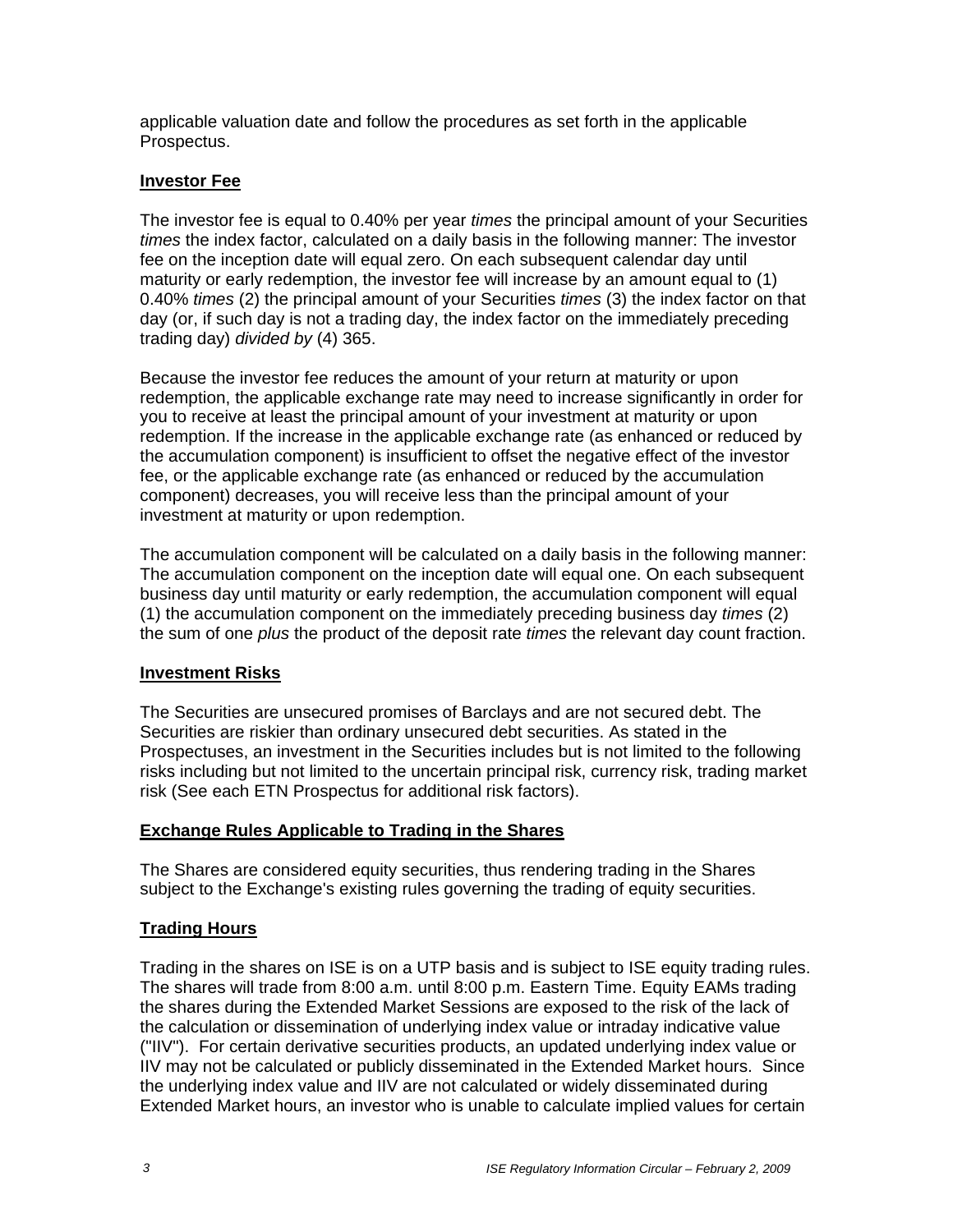derivative securities products during Extended Market hours may be at a disadvantage to market professionals.

# **Trading Halts**

ISE will halt trading in the Shares of a Trust in accordance with ISE Rule 2101(a)(2)(iii). The grounds for a halt under this Rule include a halt by the primary market because it stops trading the Shares and/or a halt because dissemination of the IIV or applicable currency spot price has ceased, or a halt for other regulatory reasons. In addition, ISE will stop trading the Shares of a Trust if the primary market de-lists the Shares.

#### **Delivery of a Prospectus**

Pursuant to federal securities laws, investors purchasing Shares must receive a prospectus prior to or concurrently with the confirmation of a transaction. Investors purchasing Shares directly from the Fund (by delivery of the Deposit Amount) must also receive a prospectus.

Prospectuses may be obtained through the Distributor or on the Fund's website. The Prospectus does not contain all of the information set forth in the registration statement (including the exhibits to the registration statement), parts of which have been omitted in accordance with the rules and regulations of the SEC. For further information about the Fund, please refer to the Trust's registration statement.

## **No-Action Relief Under Federal Securities Regulations**

The SEC has issued no-action relief from certain provisions of and rules under the Securities Exchange Act of 1934, as amended (the "Exchange Act"), regarding trading in other Barclays iPath securities with structures similar to that of the Notes. See letter dated July 27, 2006, from James A. Brigagliano, Acting Associate Director, Office of Trading Practices and Processing, Division of Market Regulation, to George H. White (the "Letter"). As what follows is only a summary of the relief outlined in the Letter, the Exchange also advises interested members to consult the Letter, for more complete information regarding the matters covered therein.

#### **Regulation M Exemptions**

Generally, Rules 101 and 102 of Regulation M is an anti-manipulation regulation that, subject to certain exemptions, prohibits a "distribution participant" and the issuer or selling security holder, in connection with a distribution of securities, from bidding for, purchasing, or attempting to induce any person to bid for or purchase, any security which is the subject of a distribution until after the applicable restricted period, except as specifically permitted in Regulation M. The provisions of the Rules apply to underwriters, prospective underwriters, brokers, dealers, and other persons who have agreed to participate or are participating in a distribution of securities, and affiliated purchasers of such persons.

The Letter states that the SEC Division of Market Regulation will not recommend enforcement action under Rule 101 of Regulation M against persons who may be deemed to be participating in a distribution of the notes to bid for or purchase the notes during their participation in such distribution.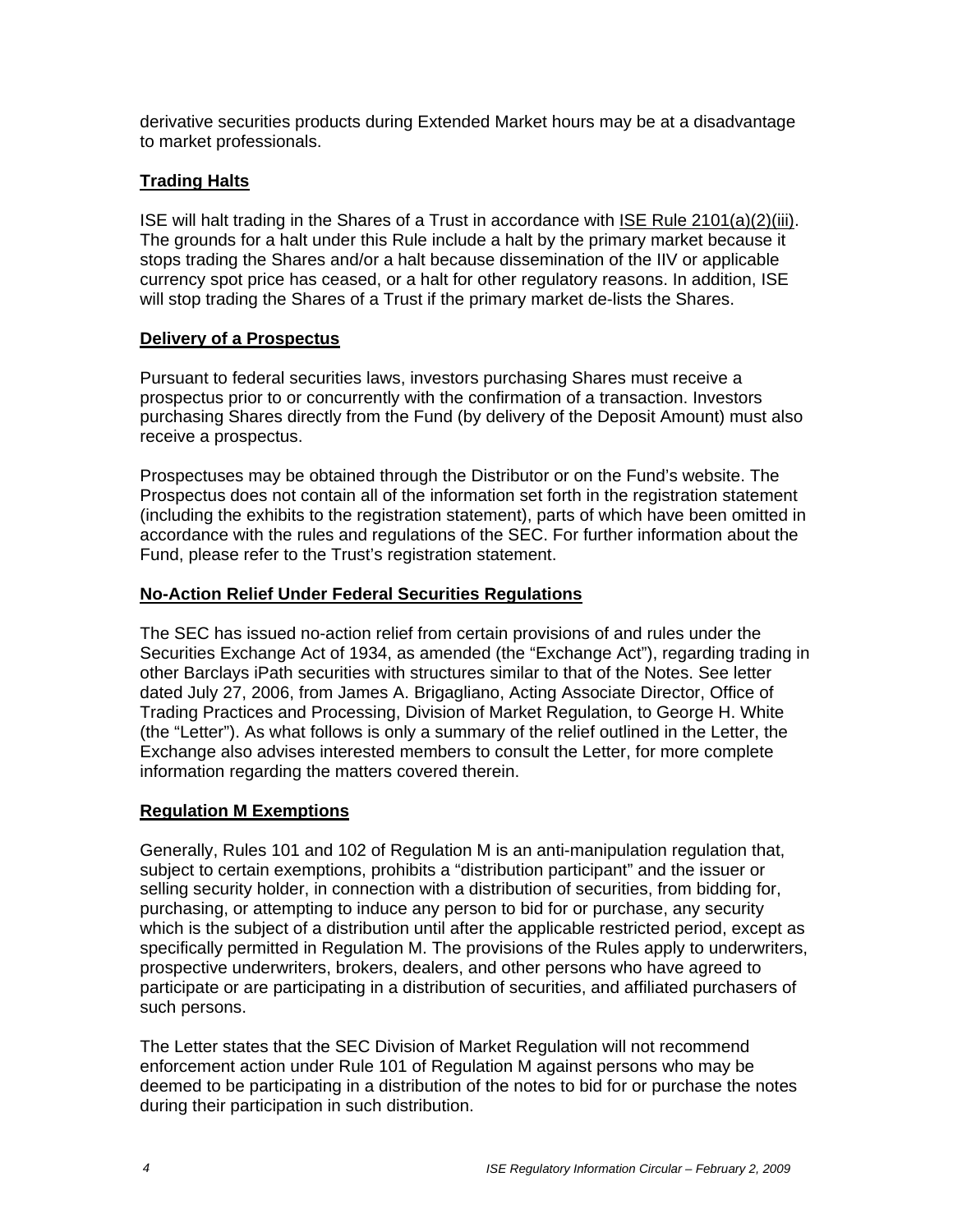Rule 102 of Regulation M prohibits issuers, selling security holders, or any affiliated purchaser of such person from bidding for, purchasing, or attempting to induce any person to bid for or purchase a covered security during the applicable restricted period in connection with a distribution of securities effected by or on behalf of an issuer or selling security holder. Rule 100 of Regulation M defines "distribution" to mean any offering of securities that is distinguished from ordinary trading transactions by the magnitude of the offering and the presence of special selling efforts and selling methods.

The Letter states that the SEC Division of Market Regulation will not recommend enforcement action under Rule 102 of Regulation M against Barclays and its affiliated purchasers who bid for or purchase or redeem notes during the continuous offering of the notes.

#### **Section 11(d)(1) of the Exchange Act; Exchange Act Rule 11d1-2**

Section 11(d)(1) of the Exchange Act generally prohibits a person who is both a broker and a dealer from effecting any transaction in which the broker-dealer extends credit to a customer on any security which was part of a new issue in the distribution of which he or she participated as a member of a selling syndicate or group within thirty days prior to such transaction.

The Letter states that the SEC Division of Market Regulation will not recommend enforcement action under Section 11(d)(1) of the Exchange Act against broker-dealers who treat the notes, for purposes of Rule 11d1-2, as "securities issued by a registered . . . open-end investment company as defined in the Investment Company Act" and thereby, extend credit or maintain or arrange for the extension or maintenance of credit on the notes that have been owned by the persons to whom credit is provided for more than 30 days, in reliance on the exemption contained in the rule.

**This Regulatory Information Circular is not a statutory Prospectus. Equity EAMs should consult the Trust's Registration Statement, SAI, Prospectus and the Fund's website for relevant information.**